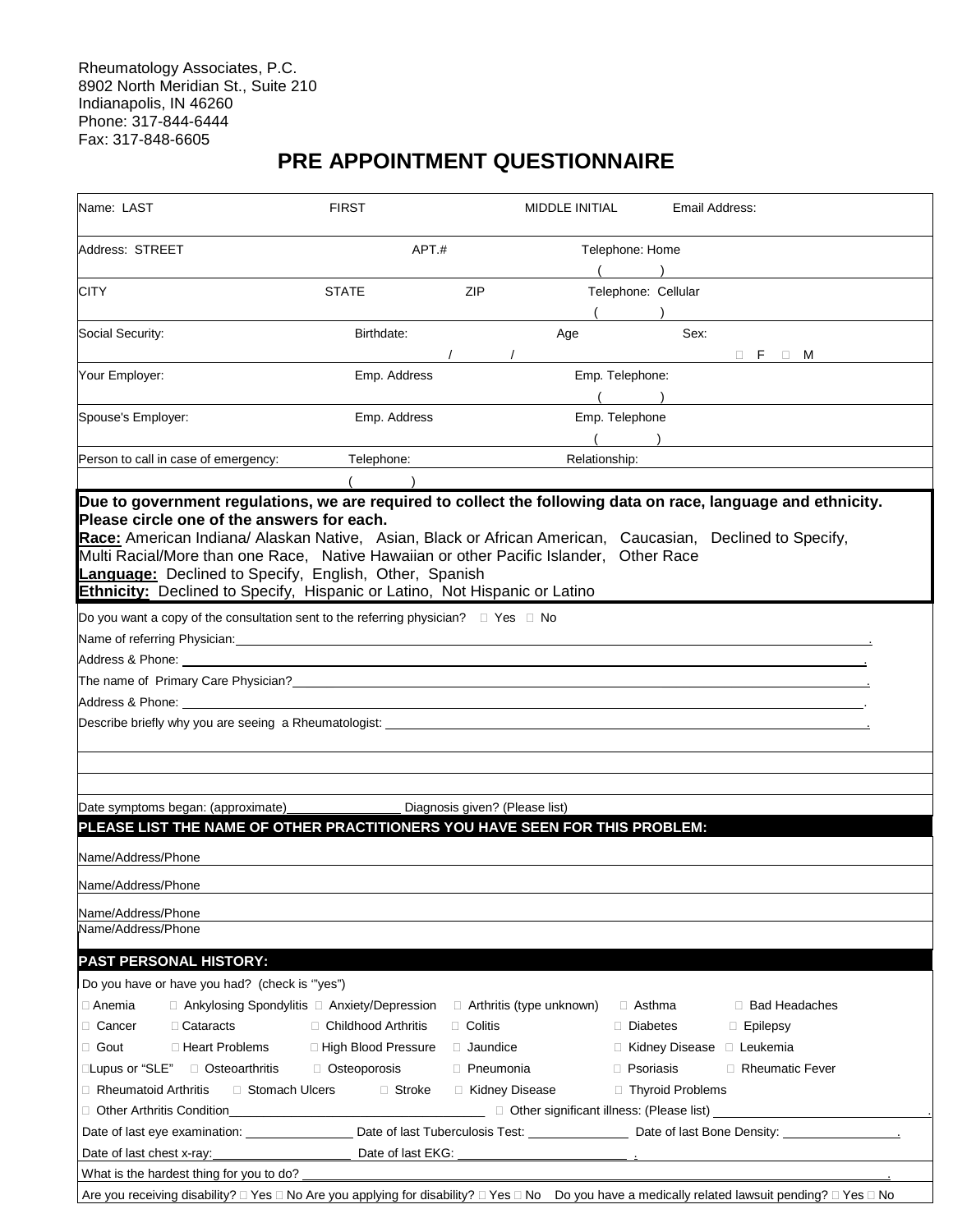## **SYSTEMS REVIEW**

As you review the following list, **please check any of those problems which apply to you**.

| <b>GENERAL</b>                                  | <b>PSYCHIATRIC</b>                          | <b>Frequent Urination</b>                  |  |  |
|-------------------------------------------------|---------------------------------------------|--------------------------------------------|--|--|
| Recent weight gain/Amount                       | Depression                                  | Rash/Ulcers                                |  |  |
| Recent loss of weight/Amount:                   | □ Anxiety                                   | Sexual difficulties                        |  |  |
| Fatigue                                         | $\Box$<br><b>Memory Loss</b>                | Getting up at night to pass urine          |  |  |
| Fever                                           | <b>Suicidal Thoughts</b>                    |                                            |  |  |
| Night sweats                                    | <b>PSYCHIATRIC CON'T.</b>                   |                                            |  |  |
| Sleep Disturbance                               | Hallucinations                              |                                            |  |  |
| <b>NERVOUS SYSTEM</b>                           | Other                                       |                                            |  |  |
| Headaches                                       |                                             | <b>BLOOD</b>                               |  |  |
| <b>Dizziness</b>                                |                                             | Anemia                                     |  |  |
| Fainting                                        | <b>HEART AND LUNGS</b>                      | <b>Bleeding tendency</b>                   |  |  |
| Muscle spasm or weakness                        | Pain in chest                               | Blood clots/phlebitis                      |  |  |
| Numbness or tingling sensation                  | Irregular heart beat                        | Low platelet count                         |  |  |
| Memory loss                                     | Sudden changes in heart beat                | <b>SKIN</b>                                |  |  |
| Seizure or tremors                              | Shortness of breath                         | Easy bruising                              |  |  |
| <b>EARS</b>                                     | Difficulty in breathing at night            | Redness                                    |  |  |
| <b>Hearing Loss</b>                             | Swollen legs or feet                        | Rash                                       |  |  |
| Ear Drainage                                    | High blood pressure<br>П                    | Hives                                      |  |  |
| Ringing of ears/Tinnitus                        | Heart murmurs                               | Sun sensitive (sun allergy)                |  |  |
| <b>EYES</b>                                     | Cough                                       | <b>Tightness</b>                           |  |  |
| □ Pain                                          | Coughing of blood                           | Nodules/bumps                              |  |  |
| Redness                                         | $\Box$<br>Wheezing                          | Hair loss                                  |  |  |
| Dry<br>ш                                        | <b>D</b> Pleurisy                           | Color changes of hands or feet in the cold |  |  |
| Vision Loss                                     | <b>STOMACH AND INTESTINES</b>               | Tick bite last 5 years                     |  |  |
| Double Vision                                   | П<br>Nausea                                 | Other<br>п                                 |  |  |
| □ Light Sensitivity                             | Vomiting of blood or coffee ground material | <b>MUSCLES/JOINT/BONES</b>                 |  |  |
| $\Box$                                          | <b>Increasing Constipation</b>              | Morning stiffness - Lasting how long?      |  |  |
| <b>NOSE</b>                                     | Persistent diarrhea                         | Minutes #<br>Hours #                       |  |  |
| Nosebleeds                                      | <b>Blood in Stools</b>                      | Joint pain                                 |  |  |
| Nasal congestion                                | <b>Black Stools</b>                         | Muscle weakness                            |  |  |
| <b>Dryness</b>                                  | Heartburn                                   | Muscle tenderness                          |  |  |
| <b>Nasal Ulcers</b><br>п                        | <b>Ulcers</b>                               | Joint swelling                             |  |  |
| <b>MOUTH</b>                                    | Acid Reflux                                 | List joints affected in the last 6 months  |  |  |
| <b>Mouth Sores</b>                              | $\Box$ Vomiting                             |                                            |  |  |
| Dry Mouth                                       | KIDNEY/URINE/BLADDER                        |                                            |  |  |
| Hoarseness                                      | Pain or burning on urination                |                                            |  |  |
| Swollen Glands                                  | <b>Blood in Urine</b>                       |                                            |  |  |
| Goiter                                          | Cloudy, "smokey" urine                      |                                            |  |  |
| Other                                           | Discharge from penis/vagina                 |                                            |  |  |
|                                                 |                                             |                                            |  |  |
| <b>PREVIOUS OPERATIONS:</b>                     |                                             |                                            |  |  |
| Type                                            | Year<br>Type                                | Year                                       |  |  |
| 1)                                              | 4)                                          |                                            |  |  |
| 2)                                              | 5)                                          |                                            |  |  |
| 3)                                              | 6)                                          |                                            |  |  |
| Any previous fractures?<br>$\Box$ Yes $\Box$ No | Describe:                                   |                                            |  |  |
| Any other serious injuries? □ Yes               | No Describe:                                |                                            |  |  |
|                                                 |                                             |                                            |  |  |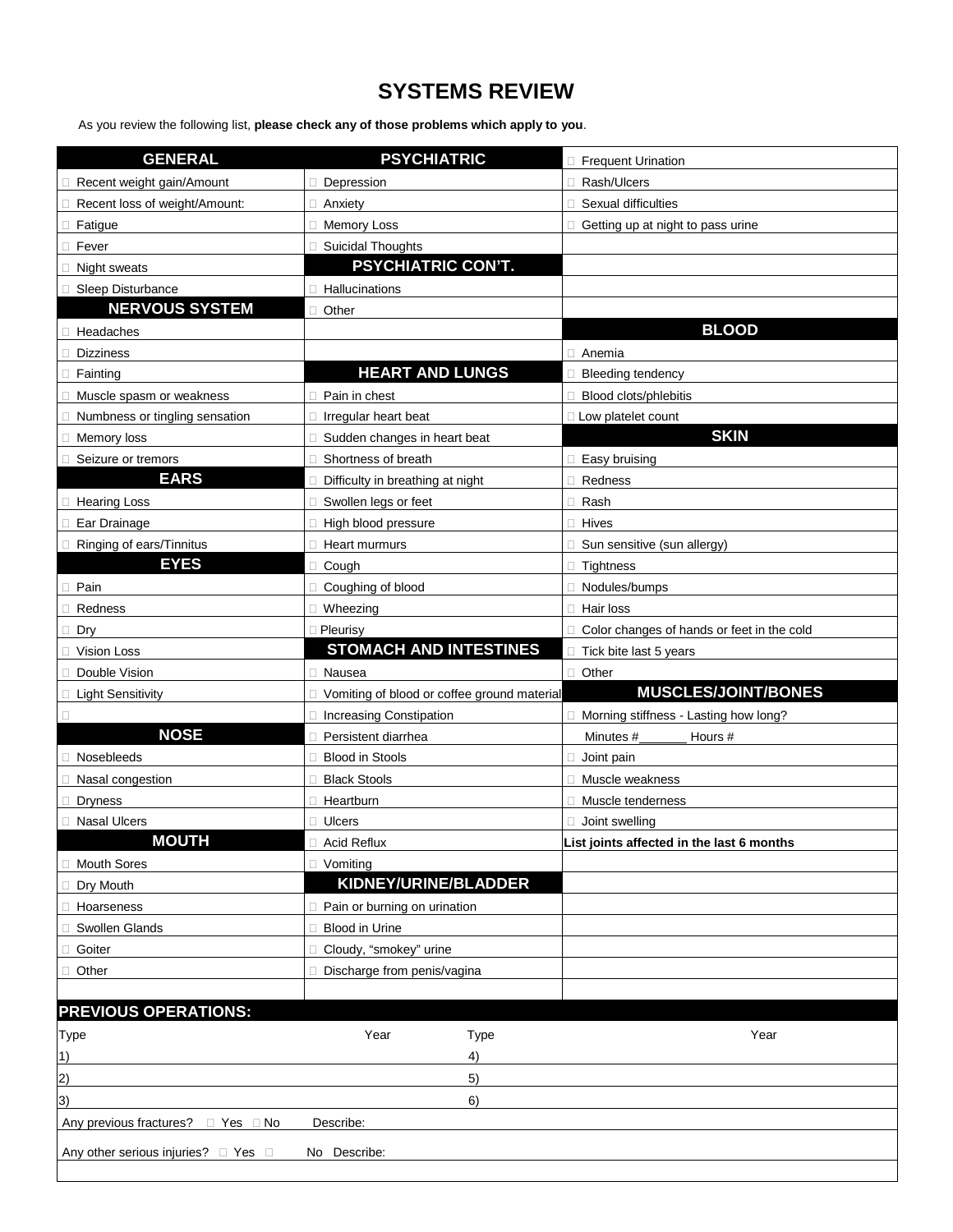| <b>FAMILY HISTORY:</b>             |                                                                                                     |  |                                            |  |  |  |
|------------------------------------|-----------------------------------------------------------------------------------------------------|--|--------------------------------------------|--|--|--|
|                                    | Do you know of any blood relative who has or had? (check all that apply and list relationship)      |  |                                            |  |  |  |
|                                    | ा Rheumatoid Arthritis ________________________ □ Lupus or "SLE" __________________________________ |  |                                            |  |  |  |
|                                    |                                                                                                     |  |                                            |  |  |  |
|                                    |                                                                                                     |  |                                            |  |  |  |
| <b>Other Arthritis conditions:</b> |                                                                                                     |  |                                            |  |  |  |
|                                    |                                                                                                     |  |                                            |  |  |  |
|                                    | □ Leukemia _______________ □ High Blood Pressure ___________ □ Epilepsy _______________             |  | □ Diabetes _____________________________.  |  |  |  |
|                                    | □ Stroke _____________________ □ Bleeding Tendency ______________ □ Asthma ________________________ |  | □ Goiter _________________________________ |  |  |  |
|                                    | $\Box$ Colitis $\Box$ Alcoholism<br>Serious illness of parents, children, brothers and/or sisters:  |  | $\Box$ Thyroid Problem $\Box$              |  |  |  |
|                                    |                                                                                                     |  |                                            |  |  |  |

.

## **MEDICATIONS: (current)** Dose Dose Name of Drug and and  $\vert$  (Include strength and  $\vert$  and  $\vert$  and  $\vert$  and  $\vert$  (Include strength and  $\vert$  and  $\vert$  and  $\vert$  and  $\vert$  and  $\vert$  and  $\vert$  and  $\vert$  and  $\vert$  and  $\vert$  and  $\vert$  and  $\vert$  and  $\vert$  and  $\vert$  and  $\vert$ number of pills per day) and the control of pills per day) humber of pills per day) 1. The contract of the contract of  $\vert$  1. The contract of  $\vert$  1. 2.  $\blacksquare$  $3.$  $4.$ 5. 5. 6.  $\blacksquare$ 7. 7. 8. 8. 9. 9. 10.  $\qquad \qquad \blacksquare$ 11. 11. 12.  $\qquad \qquad \blacksquare$ **DRUG ALLERGIES:**  $\Box$  Yes  $\Box$  No If yes, to what/describe

Have you ever participated in a clinical drug study?  $\Box$  Yes  $\Box$  No Date:  $\Box$  If yes, describe:

**MEDICATIONS: (PAST)**

**Past:** Please review this list of "arthritis" medications. As accurately as possible, try to remember which medications you have taken, *how long*

you were taking the medication, the *effectiveness* of taking the medication and list any *reactions* you may have had.

|                                    |        |                       | <b>Please rate how effective</b> |             |      |                  |
|------------------------------------|--------|-----------------------|----------------------------------|-------------|------|------------------|
| <b>Drug Names</b>                  | Dosage | <b>Length of Time</b> | Not At All                       | <b>Some</b> | Very | <b>Reactions</b> |
| Cortisone/prednisone<br>1.         |        |                       |                                  |             |      |                  |
| Plaquenil/Hydroxychloroquine<br>2. |        |                       |                                  |             |      |                  |
| 3. Penicillamine                   |        |                       |                                  |             |      |                  |
| 4. Methotrexate                    |        |                       |                                  |             |      |                  |
| 5. Imuran/Azathioprine             |        |                       |                                  |             |      |                  |
| 6. Cytoxan/Cyclophosphamide        |        |                       |                                  |             |      |                  |
| 7. Azulfidine/Sulfasalazine        |        |                       |                                  |             |      |                  |
| 8. Gold (shots or pills)           |        |                       |                                  |             |      |                  |
| 9. Arava                           |        |                       |                                  |             |      |                  |
| 10. Enbrel                         |        |                       |                                  |             |      |                  |
| 11. Remicade                       |        |                       |                                  |             |      |                  |
| 12. Humira                         |        |                       |                                  |             |      |                  |